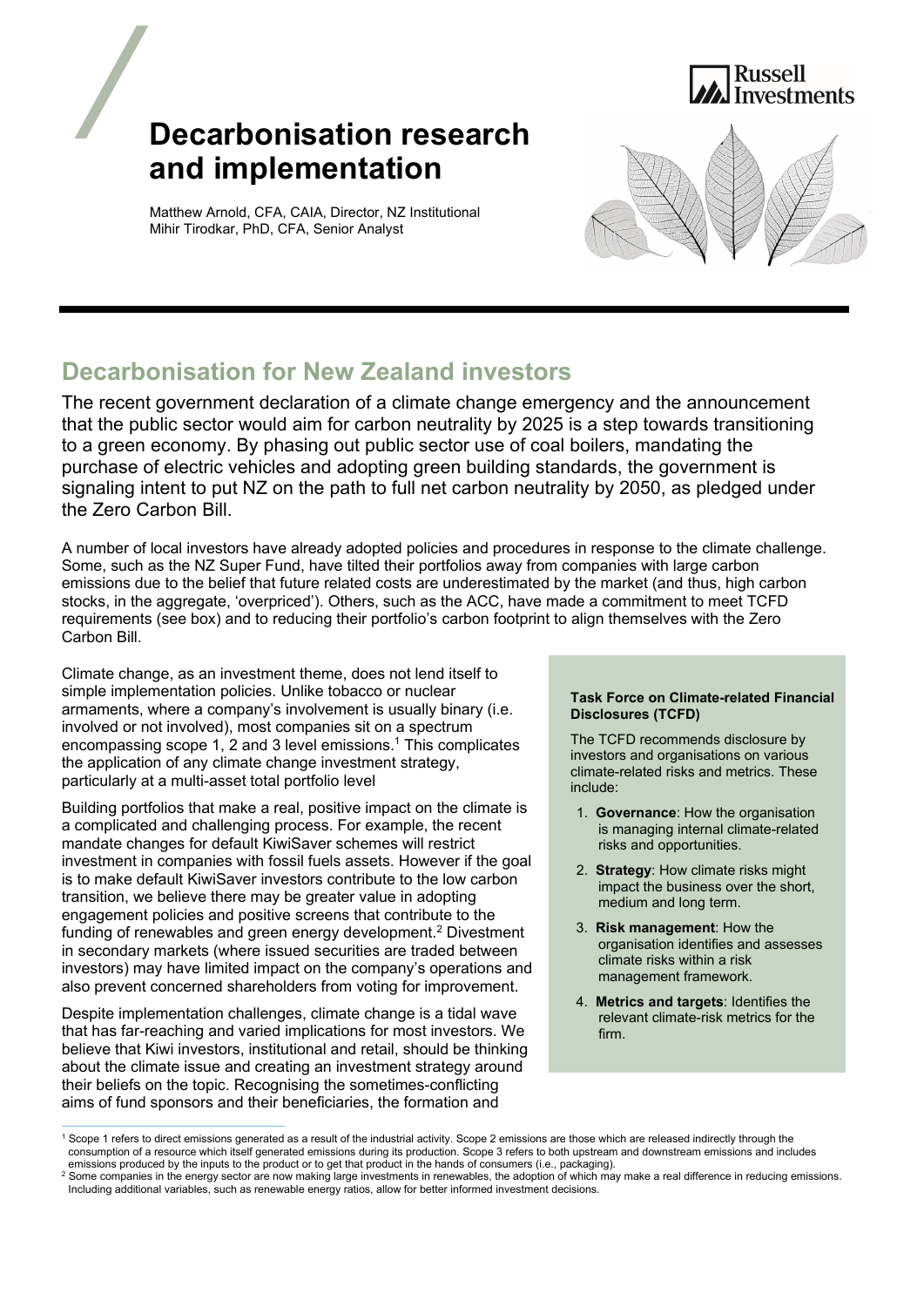implementation of climate-related investment strategies should be backed by rigorous research and sound governance, something that we have increasingly been focused on in recent years.

## **Working with investors**

Since 2015 we have worked closely with investors around the world to develop robust policies and procedures to solve some of the challenges associated with climate change within investment markets. Our work has been wide-ranging, from working with large government entities in NZ as they began to reduce the carbon footprint of their portfolios, to building customised, decarbonised multi-manager portfolios for large scale UK pension schemes using our innovative Enhanced Portfolio Implementation (EPI) process.

The Russell Investments fund solutions include:

- > *Russell Investments Low Carbon Global Shares Fund.* Built to reduce the relative carbon footprint of investors, we leverage our quantitative investment capabilities to construct a global equity portfolio with 50% reduction in carbon emissions and fossil fuels, whilst minimising any impact on performance. In addition to divestment, this fund incorporates positive tilts towards securities associated with renewable energy and superior material ESG scores. This strategy is appropriate for investors looking to both divest from carbon-related assets and increase exposure to firms that support the low carbon transition.
- > *Russell Investments Sustainable Global Shares ex Fossil Fuels Fund.* Similar to the Low Carbon Global Shares Fund, the Global Shares ex Fossil Fuels Fund aims to generate benchmark like performance while reducing carbon emissions by 60% and completely excluding fossil fuel assets for investors with ex-fossil fuel mandates. This fund also tilts exposures towards renewable energy and securities with greater material ESG scores.
- > *Russell Investments Climate Transition Private Markets Fund*. This private markets fund, available to institutional investors, manages investments in unlisted assets that support the energy revolution, decarbonisation and incremental electrification.

### **Research on climate change and decarbonisation**

We have an extensive research library addressing climate concerns. A selection of articles, all of which can be found on our website, include:

- > *Decarbonisation 2.0 A sustainable investing solution for the energy transition* (Emily Steinbarth)
- > *Why the climate transition means renewables are here to stay* (Leigh Hazelton)
- > *How climate change can impact investments* (Mihir Tirodkar)
- > *Materiality matters* (Emily Steinbarth)

We will be releasing two pieces of research for local investors in the first quarter of 2021; the first will evaluate carbon metrics and other climate exposure considerations, while the second will detail our thoughts and experience-to-date in implementing an effective decarbonisation strategy.

We believe this research and analysis will help our clients in their understanding of this complex issue.

For those that wish to investigate decarbonisation strategies, we can help develop a roadmap of considerations and carbon management options.

Please reach out to the team if you have any questions or would like to learn more about our research on climate change and asset management.

# For more information call: 09 357 6633